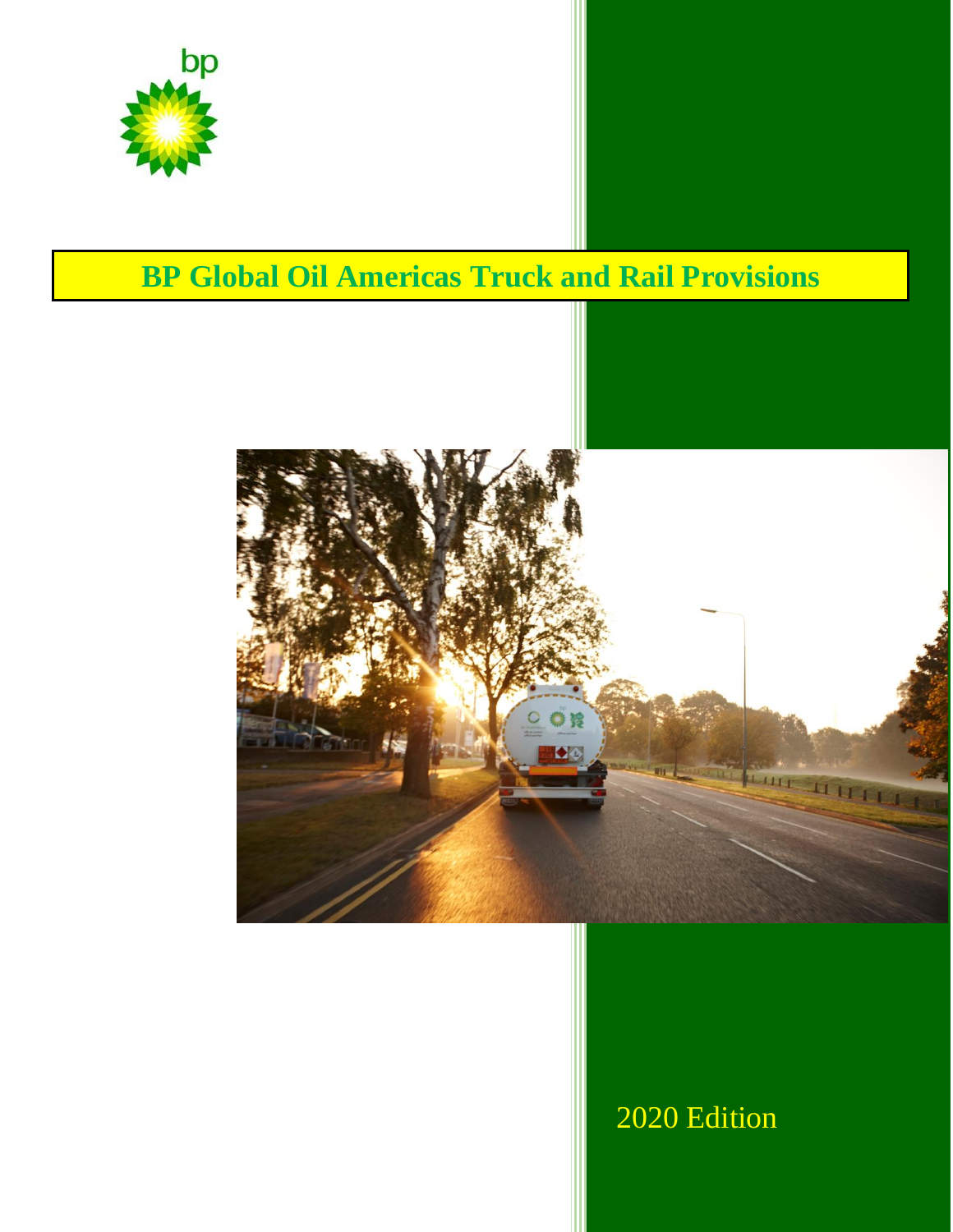# **INDEX**

| Definitions and Interpretation - Applicable to Both Parts One and Two | Page 1 |
|-----------------------------------------------------------------------|--------|
|-----------------------------------------------------------------------|--------|

Part One – Applicable to Truck Deliveries

| Section 1 | ۰.                       | Delivery                                         | Page 1 |
|-----------|--------------------------|--------------------------------------------------|--------|
| Section 2 | $\overline{\phantom{a}}$ | Measurement and Sampling; Independent Inspection | Page 1 |
| Section 3 | $\overline{\phantom{a}}$ | Title and Risk of Loss                           | Page 3 |
| Section 4 | $\overline{\phantom{a}}$ | <b>Nominations</b>                               | Page 3 |
| Section 5 | $\sim$                   | Acceptance of Tank Trucks                        | Page 3 |
| Section 6 | $\blacksquare$           | Ethanol Deliveries by Tank Truck                 | Page 3 |

Part Two – Applicable to Rail Deliveries

| Section 1 | $\overline{\phantom{m}}$ | Delivery                                         | Page 4 |
|-----------|--------------------------|--------------------------------------------------|--------|
| Section 2 | $\overline{\phantom{a}}$ | Measurement and Sampling; Independent Inspection | Page 4 |
| Section 3 |                          | Title and Risk of Loss                           | Page 5 |
| Section 4 | $\overline{\phantom{a}}$ | Nominations and Shipping Instructions            | Page 5 |
| Section 5 | $\overline{\phantom{m}}$ | Loading/Unloading/Right to Reject                | Page 5 |
| Section 6 | $\overline{\phantom{a}}$ | <b>Delays</b>                                    | Page 6 |
| Section 7 | -                        | <b>Shipping Paper</b>                            | Page 7 |
| Section 8 | -                        | Insurance                                        | Page 7 |
|           |                          |                                                  |        |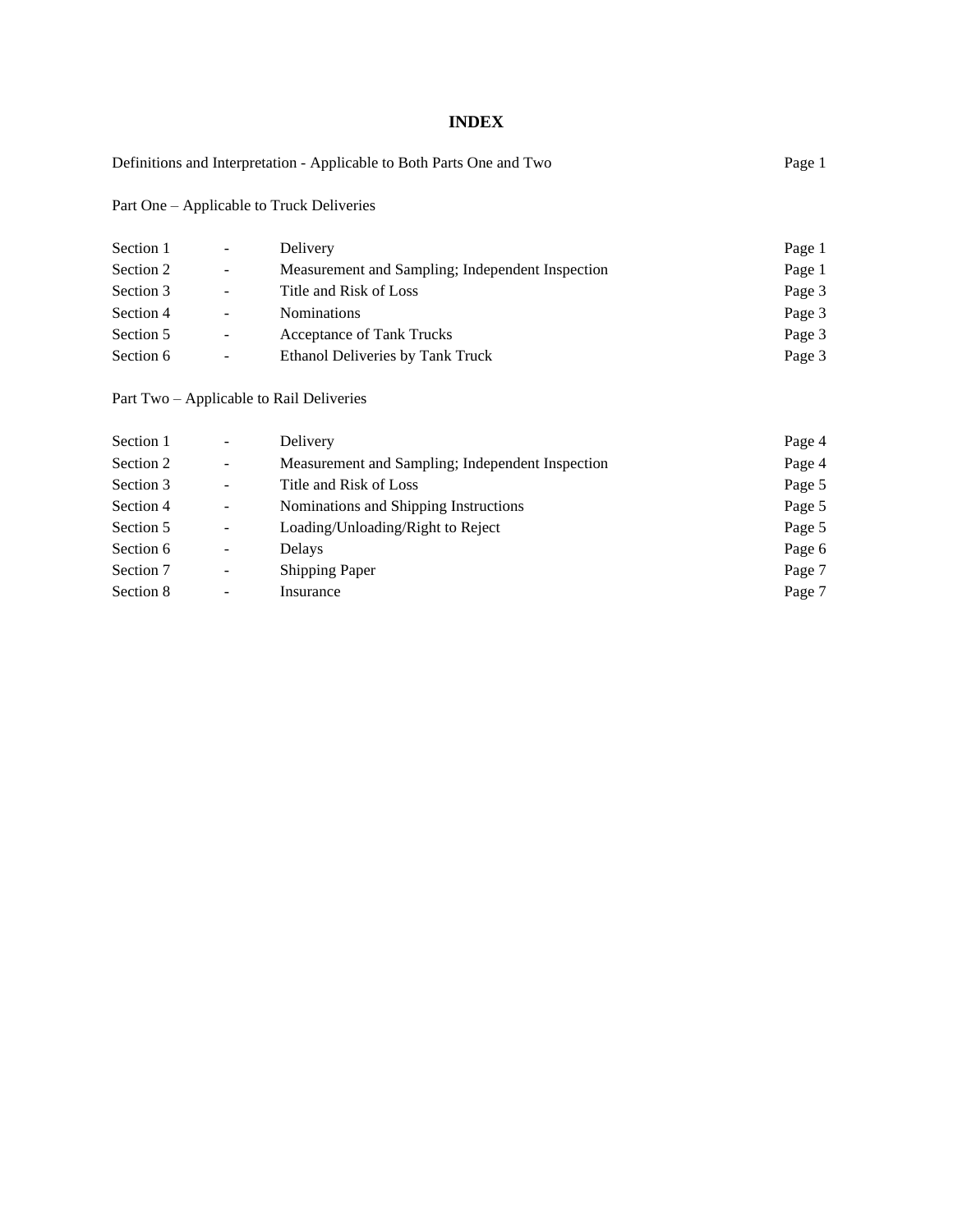# **BP Global Oil Americas Truck and Rail Provisions**

# **DEFINITIONS AND INTERPRETATIONS - APPLICABLE TO BOTH PARTS ONE AND TWO**

The following terms shall have the meanings specified below when capitalized throughout the Agreement:

**"Agreement"** means the Special Provisions, any applicable Appendices, the GTCs, and these BP Global Oil Americas Truck and Rail Provisions (2020 Edition).

**"Dangerous Goods Regulations"** means any international, federal, state, regional, provincial or local law, statute, regulation, code, ordinance, license, permit, compliance requirement, decision, order, writ, injunction, directive, judgment, policy, decree, and Terminal rules and regulations, and any judicial or administrative interpretations thereof, including, but not limited to the *Transportation of Dangerous Goods Act* (Canada) and the regulations made thereunder and *49 CFR Parts 171 to 180* (United States) relating to the handling, containment and transportation of dangerous goods and hazardous materials by rail, and any amendments and successors to the foregoing, that are applicable to a Party or a Party's performance under a transaction.

**"FCA", "DAP", "DAT"** and **"DPU"** shall each have the meaning given to it in Incoterms® 2010 or Incoterms® 2020, except as modified by these provisions. Where the Special Provisions refer to DAT or DPU, the provisions herein relating to DAP shall be deemed to apply except as expressly intended by the Parties otherwise.

**"GTCs"** means the BP Global Oil Americas General Terms and Conditions for Purchases and Sales of Crude Oil, Refined Petroleum, and Related Products (2020 Edition).

**"Terminal"** means any facility that provides throughput, storage, loading and/or unloading of Goods to or from the tank truck/rail tank car at a tank truck/rail tank car loading and/or unloading rack.

All other capitalized terms used herein but not defined above or within a Section below shall have the meanings given to them in the GTCs. In the event of an inconsistency between the GTCs and these BP Global Oil Americas Truck and Rail Provisions, these provisions shall prevail for all truck or rail deliveries.

# **PART ONE – APPLICABLE TO TRUCK DELIVERIES DAP, FOB, FCA OR OTHERWISE FROM, OR INTO, A TANK TRUCK**

# **Section 1. Delivery**

The Goods shall be delivered from the Seller to the Buyer DAP, FOB, FCA or otherwise from, or into, a tank truck, as set out in the Special Provisions.

# **Section 2. Measurement and Sampling; Independent Inspection**

- 2.1 Performance of Measurement and Sampling Obligations:
	- 2.1.1 Subject to Sections 2.1.2 and 2.1.3 of this Part One and unless otherwise mutually agreed by the Parties, Measurements shall be carried out in accordance with Approved Industry Practice. The Parties shall jointly agree to a licensed independent inspector to perform all Measurements. All costs associated with a Measurement shall be shared equally between the Parties. The Parties each agree to instruct the inspector to provide Inspector's Reports to both Parties. In the event the inspector fails to send the Inspector's Reports to both Parties, the Party receiving the report shall deliver a copy of the report to the other Party on its request. The Buyer may at its own expense, upon prior reasonable notice to the Seller, require the Seller to use reasonable efforts to allow the Buyer's representative to witness any Measurements.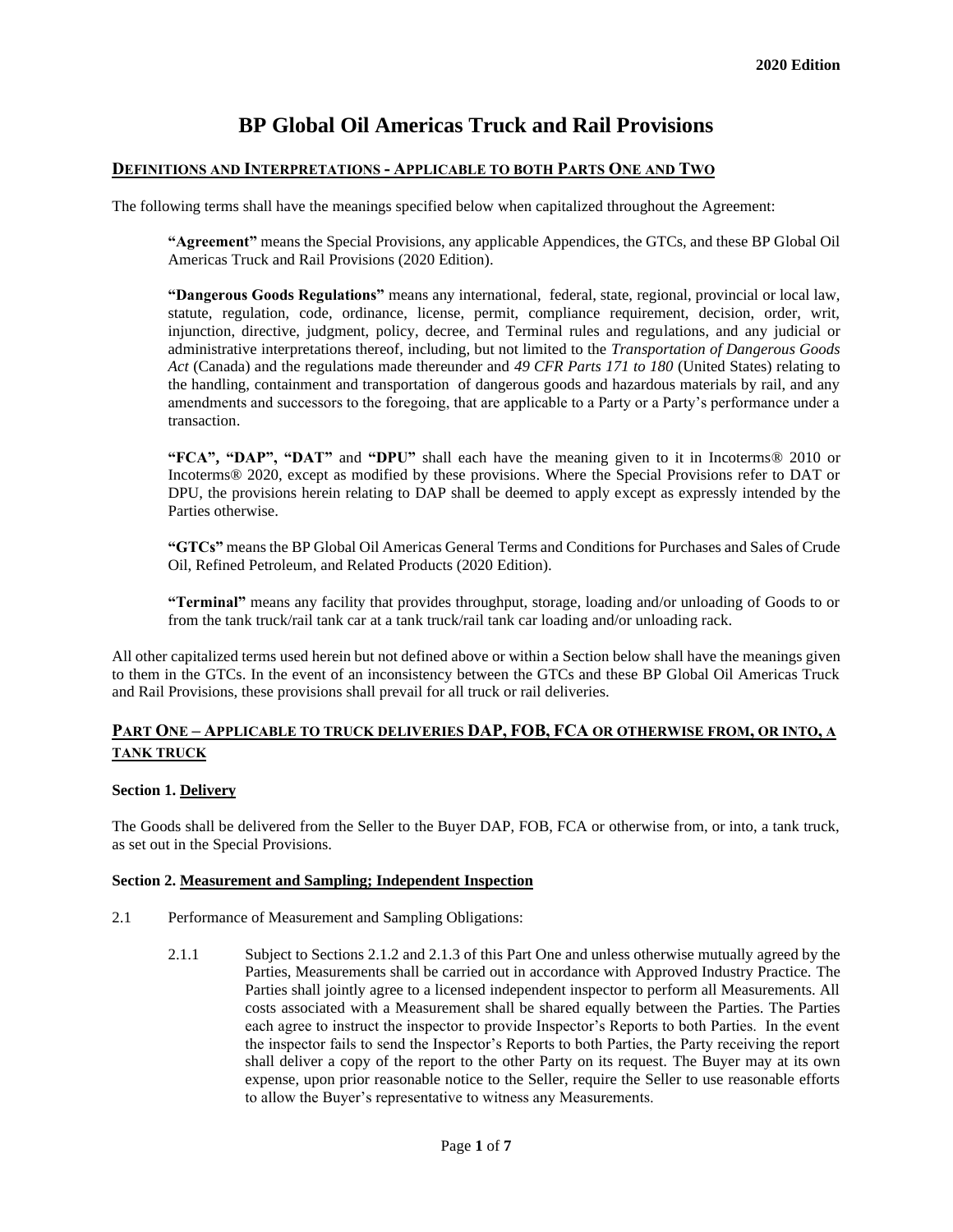- 2.1.2 Quantity shall be measured using:
	- (a) for Goods that constitute refined petroleum products, ethanol, or bio-based liquids:
		- (i) in the case of deliveries DAP:
			- (x) the discharge Terminal's custody transfer meter at the discharge Terminal at the time of discharge or, if none,
			- (y) the discharge Terminal operator's certified weight scale at the discharge Terminal at the time of discharge or, if none,
			- (z) as otherwise agreed between the Parties.
		- (ii) in the case of deliveries FCA or FOB:
			- (x) the load Terminal operator's proven metering device readings at the load Terminal at the time of loading, or, if none,
			- (y) the load Terminal operator's certified weight scale at the load Terminal at the time of loading, or, if none,
			- (z) as otherwise agreed between the Parties.
	- (b) for Goods that constitute crude oil:
		- (i) in the case of deliveries DAP:
			- (x) the discharge Terminal's custody transfer meter at the discharge Terminal at the time of discharge, or, if none,
			- (y) the discharge Terminal operator's certified weight scale at the discharge Terminal at the time of discharge, or, if none,
			- (z) as otherwise agreed between the Parties.
		- (ii) in the case of deliveries FCA or FOB:
			- (x) either the load Terminal's custody transfer meter at the load Terminal at the time of loading, or the lease automatic custody transfer unit at the lease location at the time of loading, or, if none,
			- (y) static tank gauge measurements taken immediately before and immediately after loading, or, if none,
			- (z) as otherwise agreed between the Parties.
- 2.1.3 Quality shall be determined:
	- (a) in the case of deliveries DAP:
		- (i) by the discharge Terminal's custody transfer meter at the time of discharge, or, if none
		- (ii) in accordance with Section 2.1.3(b) below.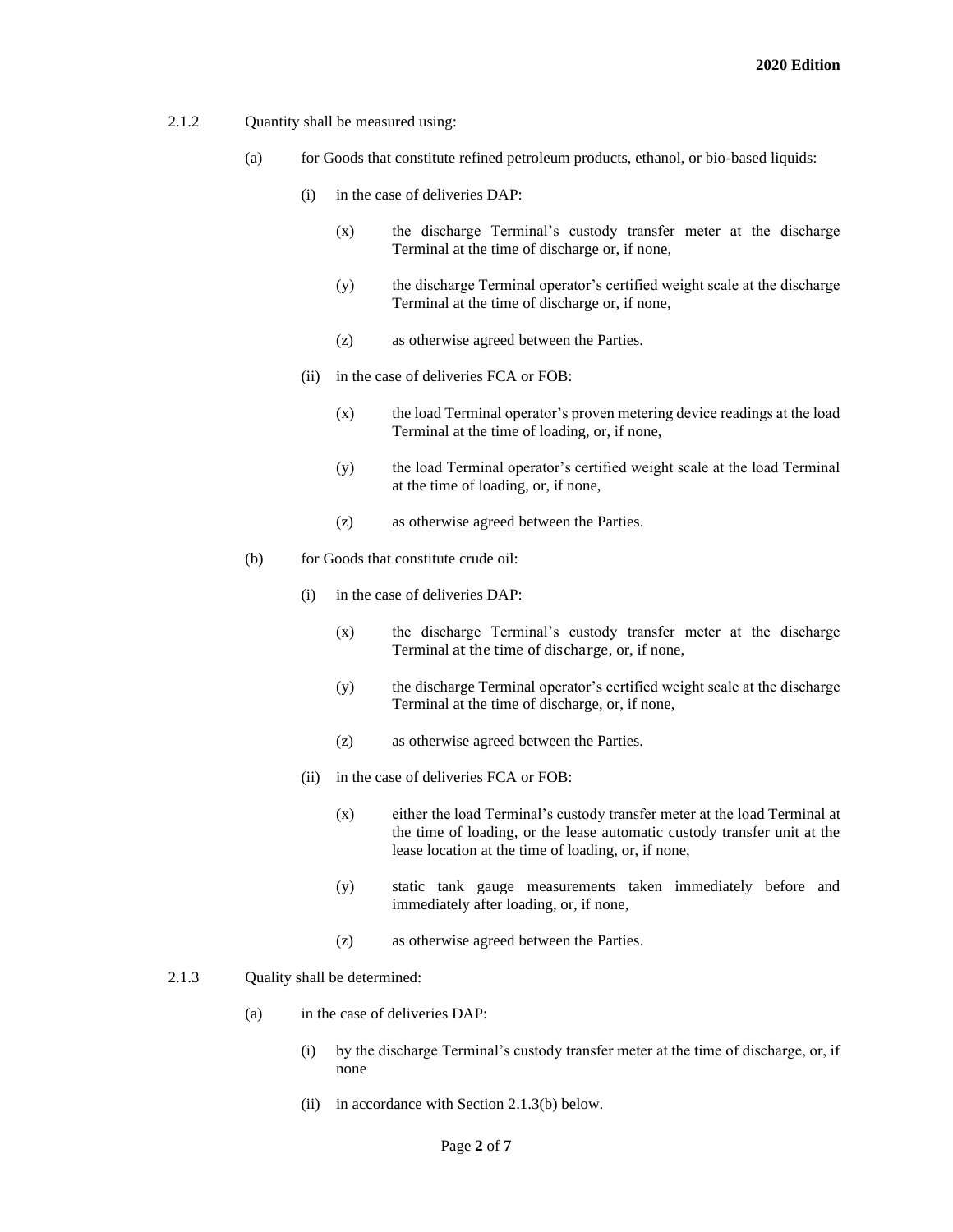- (b) in the case of deliveries FCA or FOB:
	- (i) by the volumetric composite sample drawn or metered at the load Terminal/lease location prior to loading, or if a volumetric composite sample is not available or an independent inspector cannot verify the quality determination, then
	- (ii) in order of priority, by the terminal operator or the carrier at or near the delivery location.
- 2.1.4 Results of the Measurements set forth in this Section shall be issued in the form of the certificates of quantity and/or quality, bill of lading, meter tickets or weight tickets (as applicable) with respect to the Goods delivered and shall be issued by the terminal operator or the carrier and independent inspector if independent inspection occurs.
- 2.2 Independent Inspector

The Inspector's Reports shall be used to prepare invoices hereunder. For invoicing purposes, all volumes shall be net volumes with full deduction for all BS&W and free water content and shall be made according to Approved Industry Practice. The quantity shall be adjusted to 60 degrees Fahrenheit (or 15.6 degrees Centigrade).

#### **Section 3. Title and Risk of Loss**

Title to and risk of loss or damage to any Goods delivered shall be transferred from the Seller to the Buyer as follows:

- 3.1 in the case of deliveries DAP, at the discharge Terminal as the Goods pass the outlet flange of the tank truck; or
- 3.2 in the case of deliveries FCA and FOB, as the Goods pass the inlet flange of the tank truck at the load Terminal or lease location.

# **Section 4. Nominations**

In the case of all deliveries, nominations shall be made in accordance with the standard operating procedures at the relevant load or discharge Terminal or lease location.

#### **Section 5. Acceptance of Tank Trucks**

Tank trucks presented by the Buyer for loading in the case of deliveries FCA and FOB, or by the Seller for discharge in the case of deliveries DAP, shall be fit, and in all respects ready to load or discharge the Goods (as the case may be) by the Parties and as required by the relevant Terminal operator.

#### **Section 6. Ethanol, Gasohol, Natural Gasoline or Gasoline Deliveries by Tank Truck**

Where the Goods being transported by tank truck are ethanol, gasohol, natural gasoline, or gasoline ("**Approved Commodities**"), the Party arranging for transportation of the Approved Commodities shall ensure that the tank truck is in sufficient condition to haul these Approved Commodities without contamination.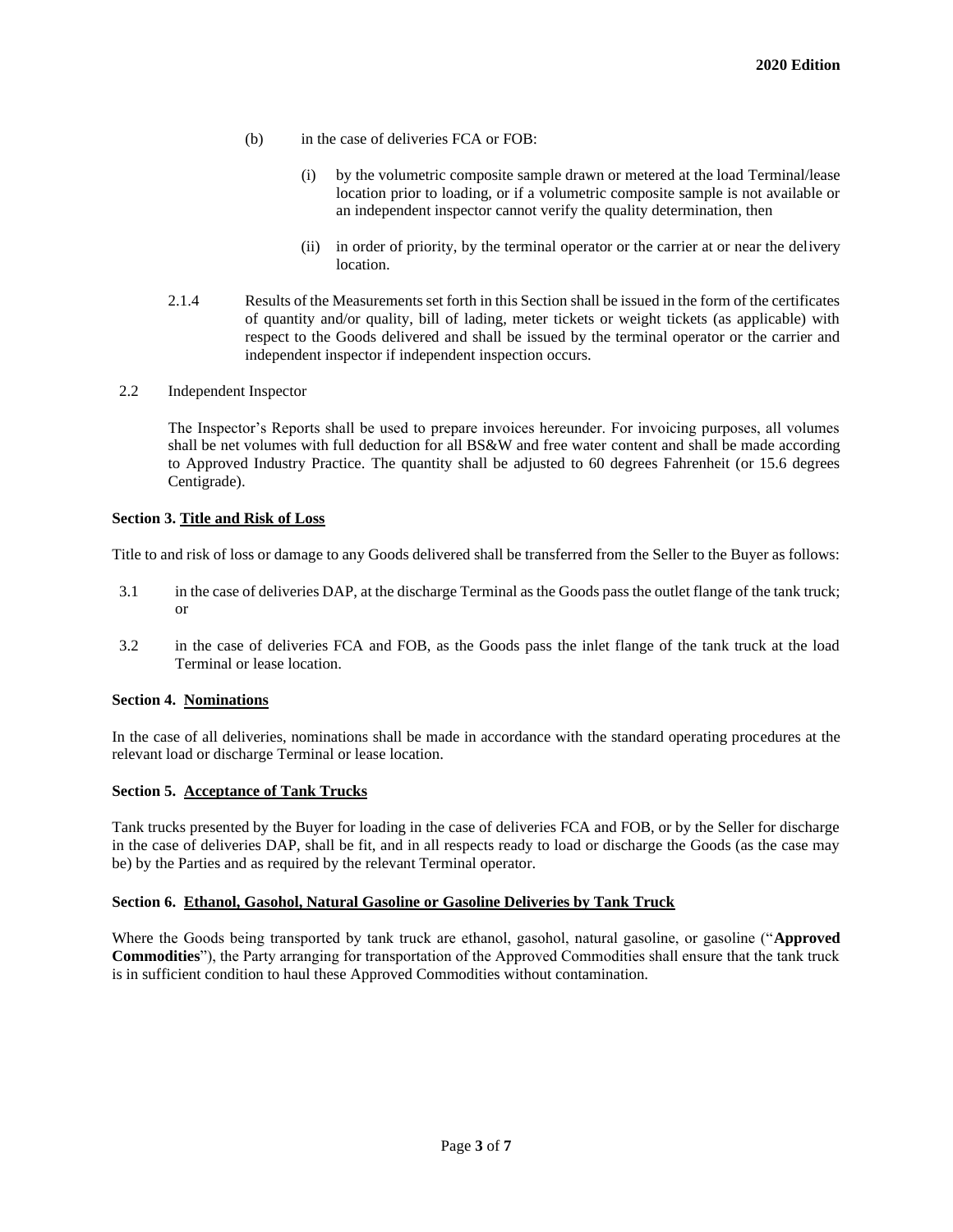# **PART TWO – APPLICABLE TO FOB/FCA AND DAP RAIL DELIVERIES**

### **Section 1. Delivery**

The Goods shall be delivered by the Seller to the Buyer FOB, FCA, or DAP at the relevant Terminal.

#### **Section 2. Measurement and Sampling**

- 2.1 Quantity measurement and quality sampling and testing of the Goods shall be conducted in accordance with the Approved Industry Practice.
- 2.2 The quantity of the Goods shall be determined in accordance with the following procedures, in descending order of precedence:
	- 2.2.1 For FOB/FCA transactions:
		- (a) Certified calibrated meters proven in accordance with Approved Industry Practice or, if none;
		- (b) manual gauging of the static loading tank(s), in accordance with Approved Industry Practice or, failing which;
		- (c) rail tank car measurement (manually gauged or weighed using certified calibrated scales) will be used.
	- 2.2.2 For DAP transactions:
		- (a) Certified calibrated meters proven in accordance with Approved Industry Practice or, if none;
		- (b) manual gauging of the static receiving tank(s), in accordance with Approved Industry Practice or, failing which;
		- (c) rail tank car measurement (manually gauged or weighed using certified calibrated scales) will be used, or failing which;
		- (d) bill of lading figures which can be verified under API standards at load; provided always that a minimum settling period of four (4) hours after delivery shall be allowed prior to gauging the tank and the discharge Terminal.
	- 2.2.3 The measurement of quantities of sediment and water contained in Goods receipts and deliveries shall be determined by the following methods:
		- (a) Sediment ANSI/ASTM D4807/Alternate ANSI/ASTM D473 (as may be modified, supplement or replaced from time to time); and
		- (b) Water ANSI/ASTM D4928/Alternate ANSI/ASTM D4006 (as may be modified, supplemented or replaced from time to time).
- 2.3 Where a Party requires an independent inspection to determine quality, the inspection shall be made by an independent inspector who is mutually acceptable to both the Seller and the Buyer, and the cost of inspection shall be paid by the requesting Party. In the case where both Parties request an independent inspection, the Parties shall share all inspection charges equally. The independent inspector shall issue a certificate of quality. The certificate of quality and any other testing analysis report produced by the independent inspector shall be made available to both Parties.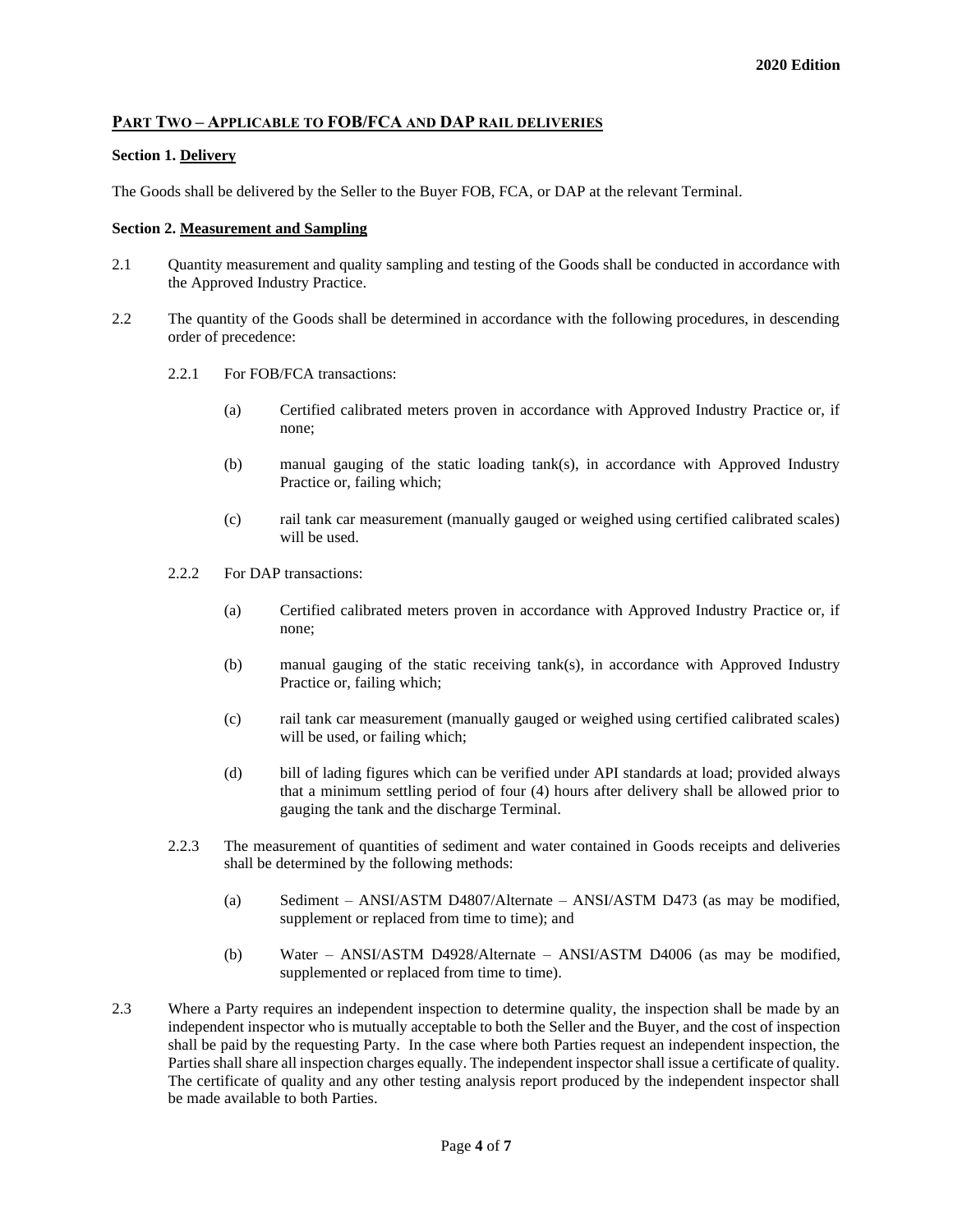- 2.4 Independent inspectors shall conduct tests in accordance with Approved Industry Practice and independent inspector's tests shall be binding on both Parties for quality purposes absent fraud or manifest error.
- 2.5 To the extent there is no independent inspector used, the quality will be determined using test results run on a volumetrically correct composite of samples drawn at the Terminal using Approved Industry Practice prior to load, based on the following methods in descending order:
	- 2.5.1 the relevant Terminal's automatic in-line sampling system, or, if the relevant Terminal's automatic in-line sampling system fails;
	- 2.5.2 the API sampling of the load Terminal's tank prior to loading of the rail tank car.

# **Section 3. Title and Risk of Loss**

- 3.1 Title to and risk of loss or damage to any Goods delivered under this Agreement shall be transferred from the Seller to the Buyer as follows:
	- 3.1.1 FOB/FCA at the load Terminal as the Goods pass the inlet flange of the rail tank car and;
	- 3.1.2 DAP at the discharge Terminal as the Goods pass the outlet flange of the rail tank car.

# **Section 4. Nominations and Shipping Instructions**

- 4.1 Nominations and shipping instructions shall be made in accordance with the standard operating procedures for the relevant railroad(s) and Terminal.
- 4.2 Nominations shall be made in a timely manner to allow the Parties to meet any loading, delivery or any other relevant date specified in the Special Provisions.
- 4.3 Applicable only to DAP Transactions in the case where Seller's railcars contain the Goods, Seller may agree, at its sole discretion, to the Buyer's request to divert the Seller's railcars or consign the Seller's railcars to a different routing or to a different destination than the destination specified in the shipping paper. Any additional freight charges and any other cost or expenses incurred by Seller arising from the diversion shall be for the Buyer's account.

# **Section 5. Loading/Unloading/Right to Reject**

- 5.1 Loading of rail tank cars To the extent the Goods for loading are classed as "Dangerous Goods" or "Hazardous Materials" as such terms are defined in the Dangerous Goods Regulations, the Seller shall or shall ensure that the Terminal operator or its agents shall, load the Goods into rail tank cars at the load Terminal and shall, without limiting its other obligations hereunder:
	- 5.1.1 allow for sampling and testing by Buyer prior to loading upon request;
	- 5.1.2 determine the proper classification of the Goods under the Dangerous Goods Regulations to be loaded into the rail tank cars and provide notice of same to Buyer for its verification;
	- 5.1.3 prepare and provide to the railroad carrier all required shipping documents in accordance with the Dangerous Good Regulations and with Section 7 below;
	- 5.1.4 prepare and display all dangerous good safety markers (placards and labels) as required by the Dangerous Goods Regulations in respect of the Goods to be loaded into the rail tank cars and;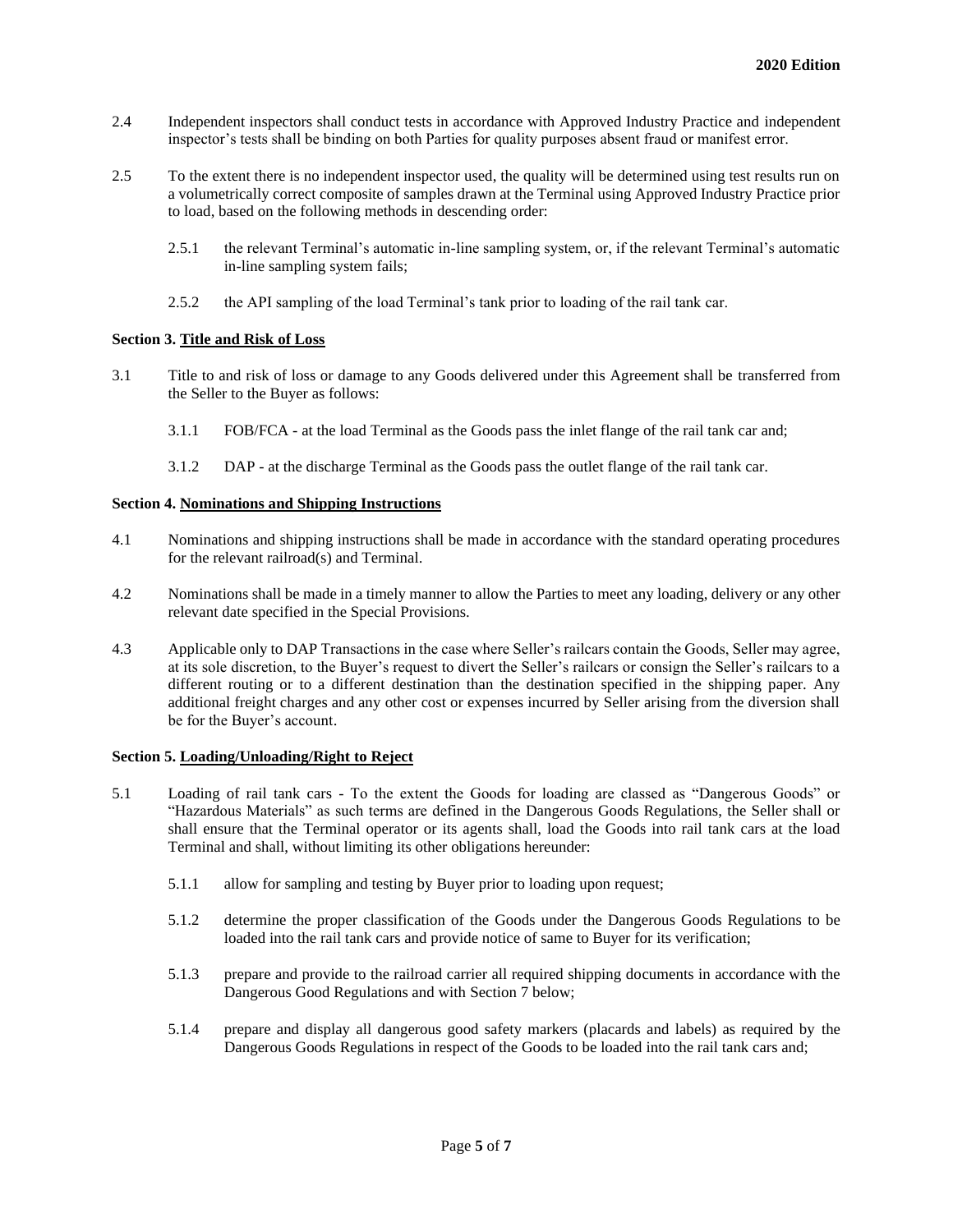- 5.1.5 inspect all rail tank cars to ensure that such railcars are compliant with the Dangerous Goods Regulations, including ensuring that such rail tank cars are designed, constructed, filled, closed, secured and maintained so that under normal conditions of transport, including handling, there will be no leakage or other mechanical failures.
- 5.2 WITHOUT AFFECTING THE APPLICATION OF THE INDEMNITY PROVIDED IN SECTION 9.2 OF THE GTCS, A PARTY ("INDEMNITOR") WILL BE LIABLE FOR, AND WILL INDEMNIFY, THE OTHER PARTY ("INDEMNITEE") FOR ANY FAILURE TO MEET ITS OBLIGATIONS UNDER THIS SECTION 5 WHICH RESULTS IN: (1) ANY DAMAGE TO PROPERTY OR GOODS OF THE INDEMNITEE; (2) ANY FINES OR PENALTIES ASSESSED AGAINST THE INDEMNITEE ARISING UNDER THE DANGEROUS GOODS REGULATIONS; AND (3) CLAIMS, DEMANDS AND CAUSES OF ACTION ASSERTED AGAINST THE INDEMNITEE BY ANY OTHER PERSON (INCLUDING EMPLOYEES OF EITHER PARTY) FOR PERSONAL INJURY, FOR LOSS OR DAMAGE TO PROPERTY, OR FOR VIOLATIONS OF THE DANGEROUS GOODS REGULATIONS INCLUDING ANY FINES, FEES OR PENALTIES.
- 5.3 Right to Reject a railcar if not fit to load or discharge Rail tank cars supplied by a Party ("Railcar Party") for the transportation of Goods shall: (i) be in a safe, clean suitable condition for loading and/or unloading; (ii) comply with all applicable Dangerous Goods Regulations; (iii) comply with the specifications set forth in the Casualty Prevention Circular, Association of American Railroad circular letter CPC-1232 or any replacement circular; (iv) comply with all relevant terminal requirements and railroad tariffs; and (v) comply with any other reasonable requirement as notified by the Seller (for any FCA transaction) or the Buyer (for any DAP transaction) in a timely manner prior to delivery. Any damages resulting from the non-compliance of a railcar with the requirements set forth in this clause shall be for the account of the Railcar Party.
- 5.4 The non-Railcar Party, acting reasonably, may reject any railcar, or the entire train containing a railcar, that fails to meet the requirements listed in Section 5.3 above or that is rejected by the railroad or the Terminal operator for non-compliance with the Dangerous Goods Regulations or with the Terminal's rules and regulations. Any damages, costs and expenses arising from the rejection of a railcar, or the entire train, as the case may be, shall be for the account of the Railcar Party.

# **Section 6. Delays**

- 6.1 If the Goods are not loaded or discharged (as the case may be) within the time allowed in accordance with the Special Provisions, the following shall apply:
	- 6.1.1 For FOB/FCA transactions For the purpose of detention, time shall start when the railcars are actually placed or constructively placed, whichever is earlier, in an accessible position for loading at the Terminal and time shall end when all loaded railcars are physically returned to the railroad for rail carrier transportation on behalf of the Buyer. The Seller shall be responsible for actual demurrage charges incurred (as evidenced by an invoice from the railroad under the applicable railroad tariff) and actual detention charges (as evidenced by an invoice from the load Terminal at a rate shown by the applicable terminal services contract between the Seller and the Terminal) to the extent the Seller delays the loading of railcars. To the extent actual demurrage or detention charges are caused by the actions of the Buyer, the Buyer shall pay such portion of such charges for which it is responsible.